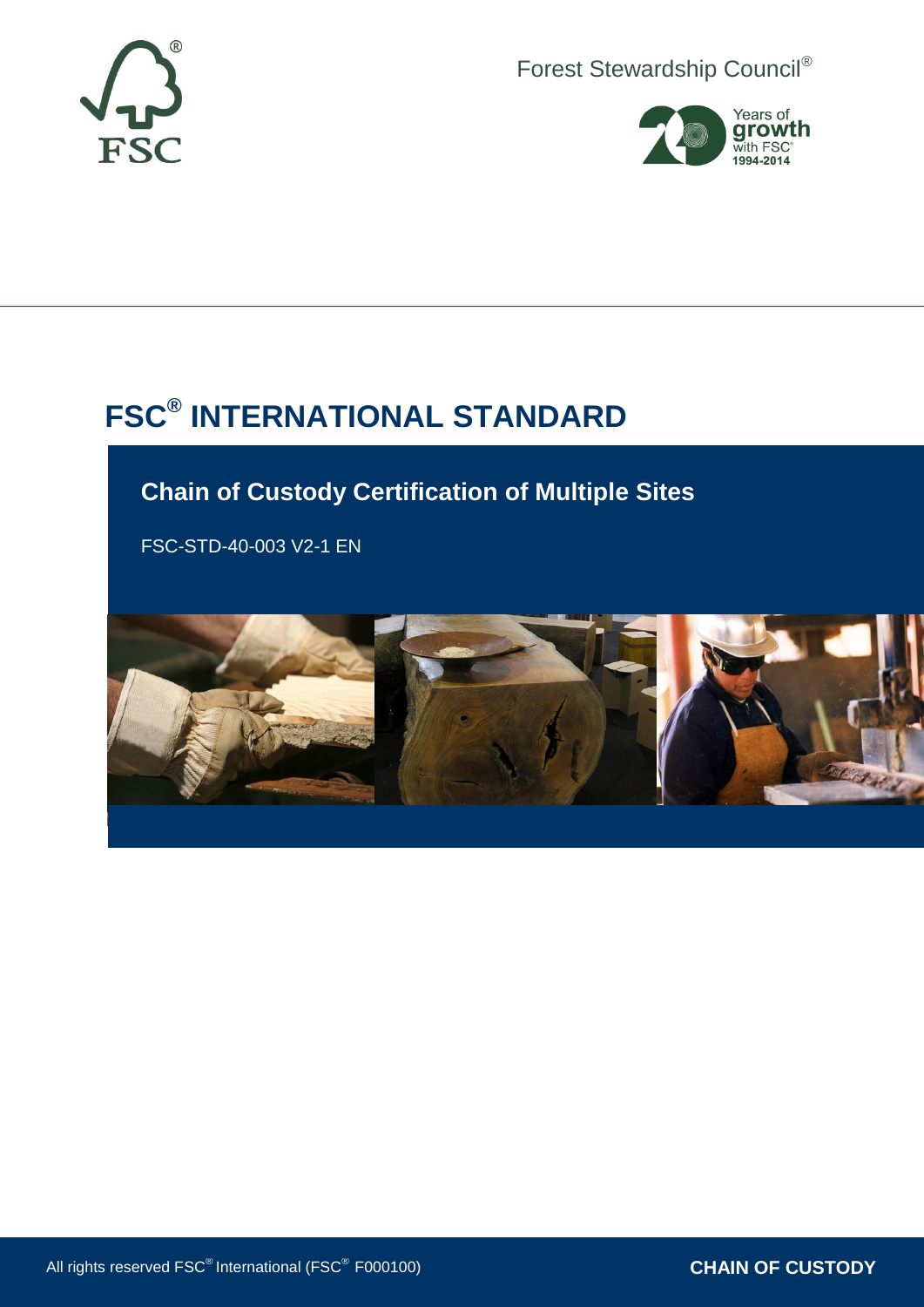| Title:                       | Chain of Custody Certification of Multiple Sites                                                                    |  |  |
|------------------------------|---------------------------------------------------------------------------------------------------------------------|--|--|
| Document reference code:     | FSC-STD-40-003 V2-1 EN                                                                                              |  |  |
| Approval:                    | V2-0: FSC Board of Directors - 03 July 2014<br>V2-1: FSC Director General - 18 November 2014                        |  |  |
| <b>Contact for comments:</b> | <b>FSC International Center</b><br>- Policy and Standards Unit -<br>Charles-de-Gaulle-Str. 5<br>53113 Bonn, Germany |  |  |
|                              | $+49(0)228-36766-0$<br>昌<br>+49-(0)228-36766-30                                                                     |  |  |
|                              | policy.standards@fsc.org                                                                                            |  |  |

© 2014 Forest Stewardship Council, A.C. All rights reserved.

**FSC® F000100**

No part of this work covered by the publisher's copyright may be reproduced or copied in any form or by any means (graphic, electronic or mechanical, including photocopying, recording, recording taping, or information retrieval systems) without the written permission of the publisher.

Printed copies are uncontrolled and for reference only. Please refer to the electronic copy on the FSC website [\(ic.fsc.org\)](http://ic.fsc.org/) to ensure you are referring to the latest version.

## **CHAIN OF CUSTODY CERTIFICATION OF MULTIPLE SITES**

FSC-STD-40-003 V2-1 EN

The Forest Stewardship Council® (FSC) is an independent, not for profit, non-government organization established to support environmentally appropriate, socially beneficial, and economically viable management of the world's forests.

FSC's vision is that the world's forests meet the social, ecological, and economic rights and needs of the present generation without compromising those of future generations.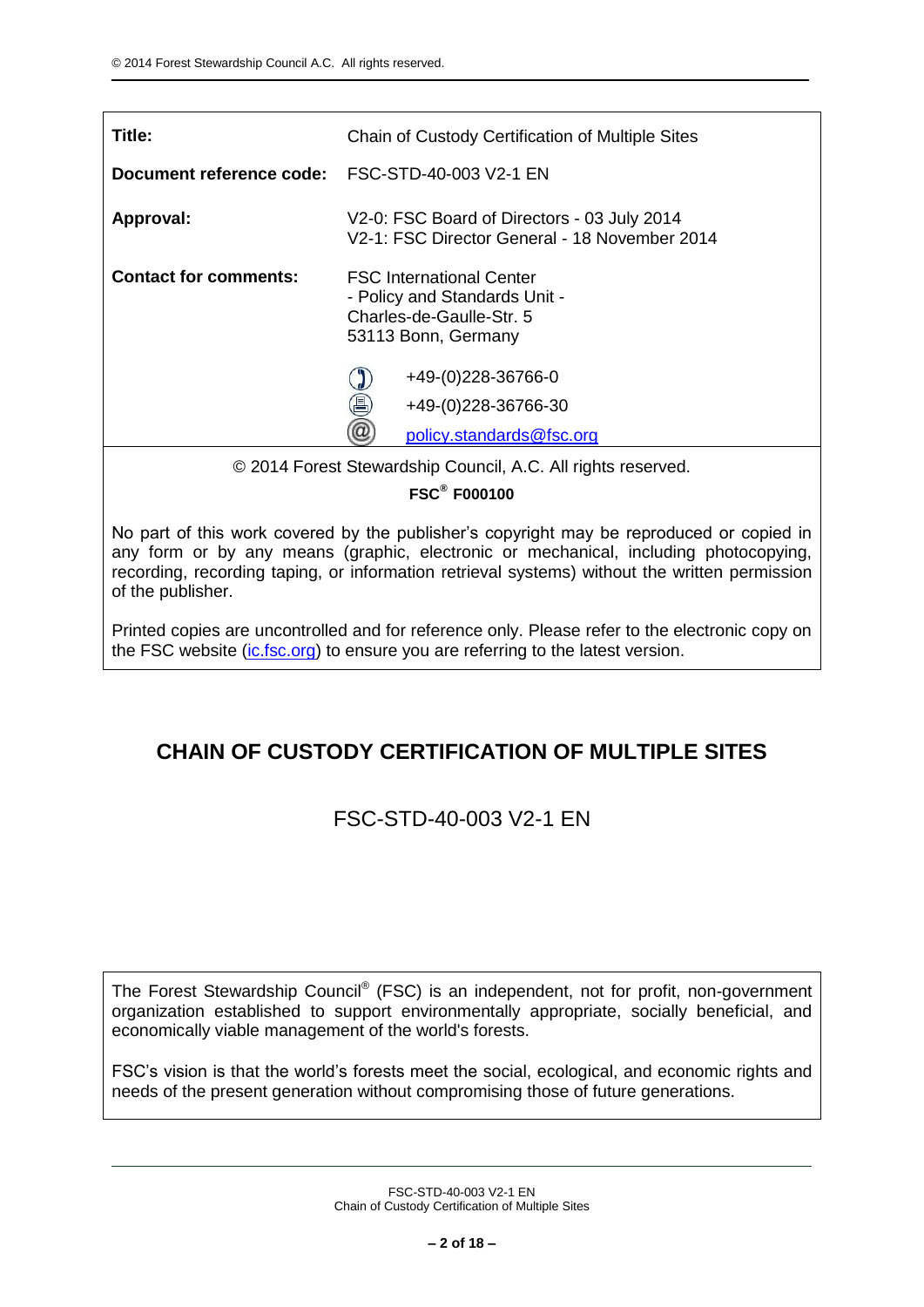## **Foreword**

The FSC Normative Framework provides different options for the Chain of Custody (COC) certification of Organizations of all sizes and organizational structures. There are three types of FSC COC certification available for companies that trade and/or process forest products:

- 1) Single COC certification;
- 2) Multi-site COC certification;
- 3) Group COC certification.

**Single COC certification** generally applies to Organizations with a single site. However, under specific circumstances, additional sites can be included in the scope of the certificate, as long as all sites are part of the same COC operation. The eligibility criteria for this certification model are described in Clause 1 of this standard.

**Multi-site certification** is designed for the certification of large enterprises that are linked by common ownership or legal/contractual agreements. This model makes certification easier and cheaper for large enterprises that can benefit from a centralized administration and internal control function for the purpose of FSC certification. The eligibility criteria for this certification model are described in Clause 2 of this standard.

**Group certification** is specifically designed for the certification of independent small enterprises that, by forming a group, can have easier access to FSC certification by sharing the costs of certification and benefiting from technical support and control provided by a Central Office function. The eligibility criteria for this certification model are described in Clause 3 of this standard.

This standard applies to all Organizations that want to include multiple sites (two or more sites) into the scope of a Chain of Custody certificate. It is divided into two parts:

Part I provides eligibility criteria for the inclusion of multiple sites in the scope of each of the three certificate types.

Part II provides specific certification requirements for Multi-site and Group COC certificates.

This standard results from a revision process of the Multi-site and Group COC requirements, where the FSC Standard for Multi-site certification and the FSC Policy for Group certification were merged into a single document, contributing to the simplification and improvement of the overall consistency of the FSC Normative Framework.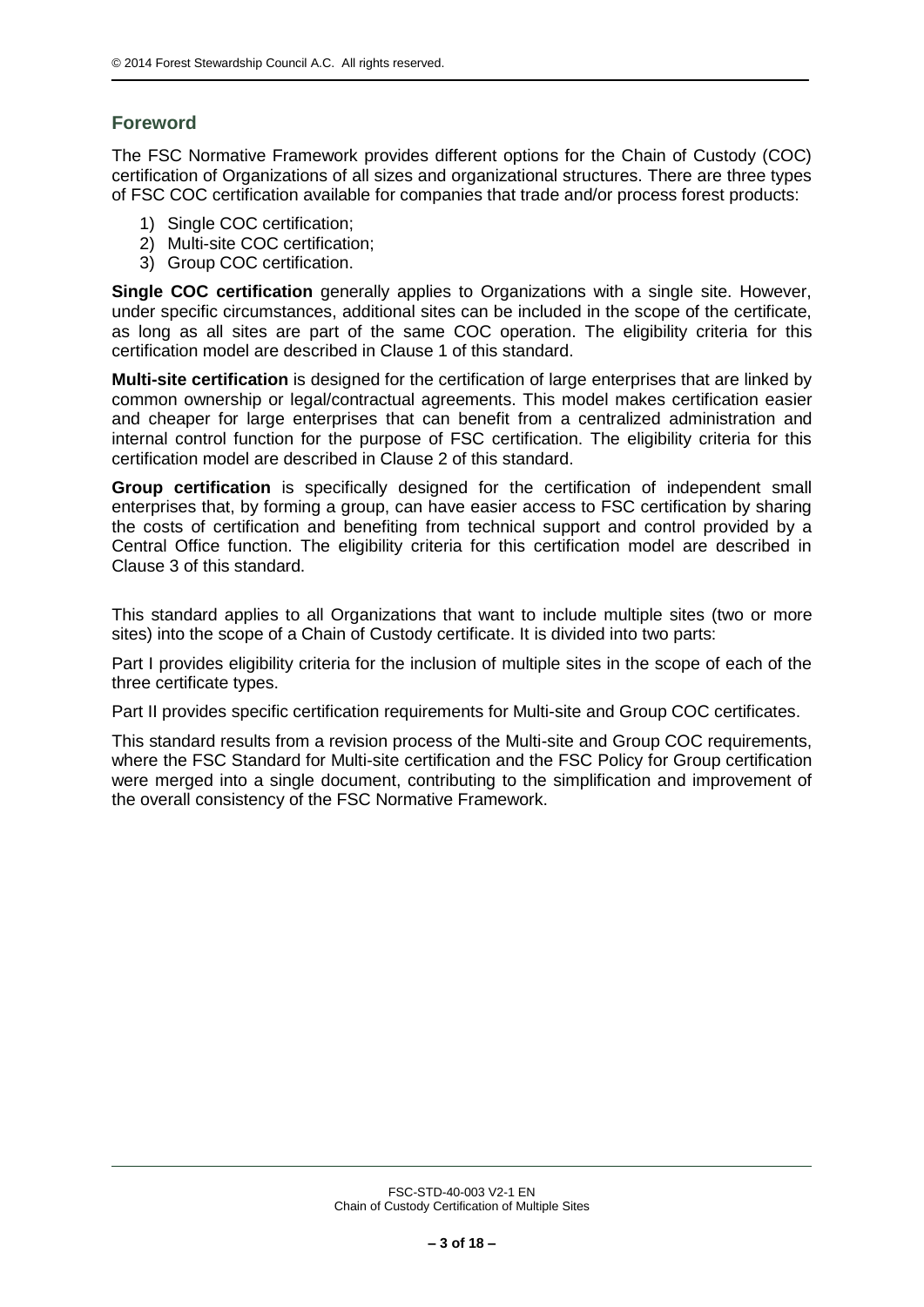This document is a complementary standard to the main FSC Standard for Chain of Custody certification (FSC-STD-40-004): The main COC Standard includes the requirements to be implemented by an Organization at the site level in order to qualify for Chain of Custody Certification. This standard includes the requirements on how several sites have to be organized and managed to be included in the scope of a COC certificate.

**Figure 1:** Sitting of this standard (highlighted green) in the Chain of Custody Normative Framework

| <b>FSC Chain of Custody Normative Framework</b>     |                                                                 |                                                              |  |  |  |
|-----------------------------------------------------|-----------------------------------------------------------------|--------------------------------------------------------------|--|--|--|
| <b>Main Chain of Custody Standard</b>               | <b>Complementary Standards</b>                                  | <b>Other Normative Documents</b>                             |  |  |  |
| FSC-STD-40-004<br>Chain of Custody<br>Certification | <b>FSC-STD-40-003</b><br><b>Certification of multiple sites</b> | FSC-PRO-40-003<br>National Group COC criteria                |  |  |  |
|                                                     | FSC-STD-40-004a<br><b>Product Classification</b>                | <b>Directives</b><br>FSC-DIR-40-004<br><b>FSC-DIR-40-005</b> |  |  |  |
|                                                     | FSC-STD-40-005<br><b>Sourcing Controlled Wood</b>               |                                                              |  |  |  |
|                                                     | FSC-STD-40-007<br><b>Sourcing Reclaimed Material</b>            |                                                              |  |  |  |

## **Version History**

**V1-0:** Initial version, approved by the FSC Board of Directors at their 45<sup>th</sup> Meeting, June 2007.

**V2-0:** *FSC-POL-40-002 (2004) Group Chain of Custody (COC) Certification: FSC Guidelines for Certification Bodies, FSC-STD-40-003 V1-0 Standard for Multi-site certification of Chain of Custody operations* and *FSC-ADV-40-018 V1-0 EN Scope and applicability of FSC-STD-40-003* were simultaneously revised and merged into a single document. This version of the standard was approved by the FSC Board of Directors at their 66<sup>th</sup> Meeting in Vancouver (Canada) on 03 July 2014.

**V2-1:** Revised Clause 6.2, approved by the FSC Managing Director on 18 November 2014.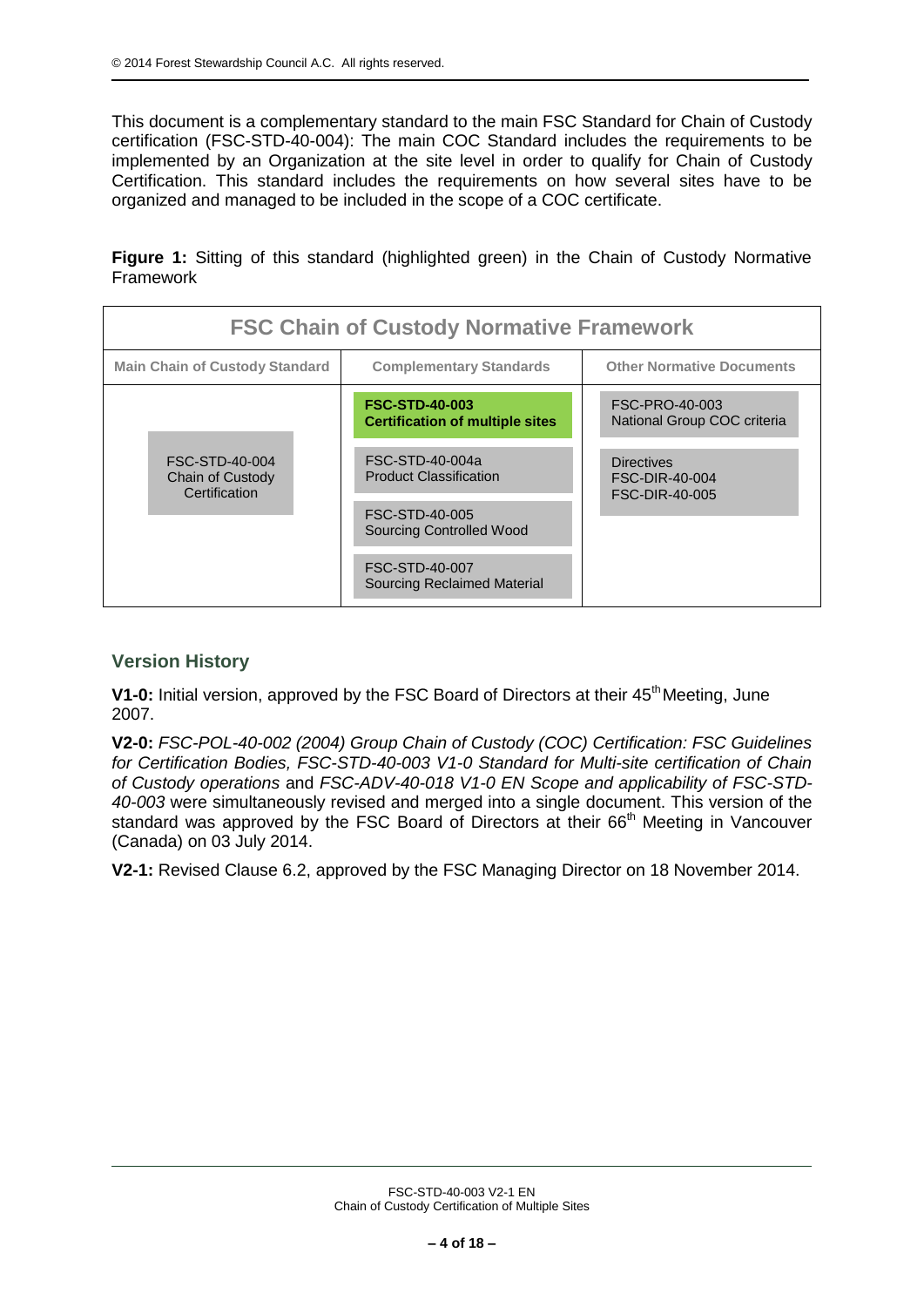## **Contents**

- A Objective
- B Scope
- C Effective and validity dates
- D References
- E Terms and definitions

## PART I: Eligibility

- 1 Eligibility for Single COC certification with multiple sites
- 2 Eligibility for Multi-site COC certification
- 3 Eligibility for Group COC certification
- PART II: Specific requirements for Multi-site and Group COC certification
- 4 Administrative requirements
- 5 Requirements for the Central Office
	- 5.1 Quality management
	- 5.2 Qualification of Certificate Manager and Central Office's auditors
	- 5.3 The Central Office Audit Program
	- 5.4 Provision of information and documents to Participating Sites
	- 5.5 Number and increase of Participating Sites in the certificate scope
- 6 Requirements for the Participating Sites
- ANNEX A. Comparison of Single, Multi-site and Group COC requirements
- ANNEX B: Requirements for the issuance of CARs by the Central Office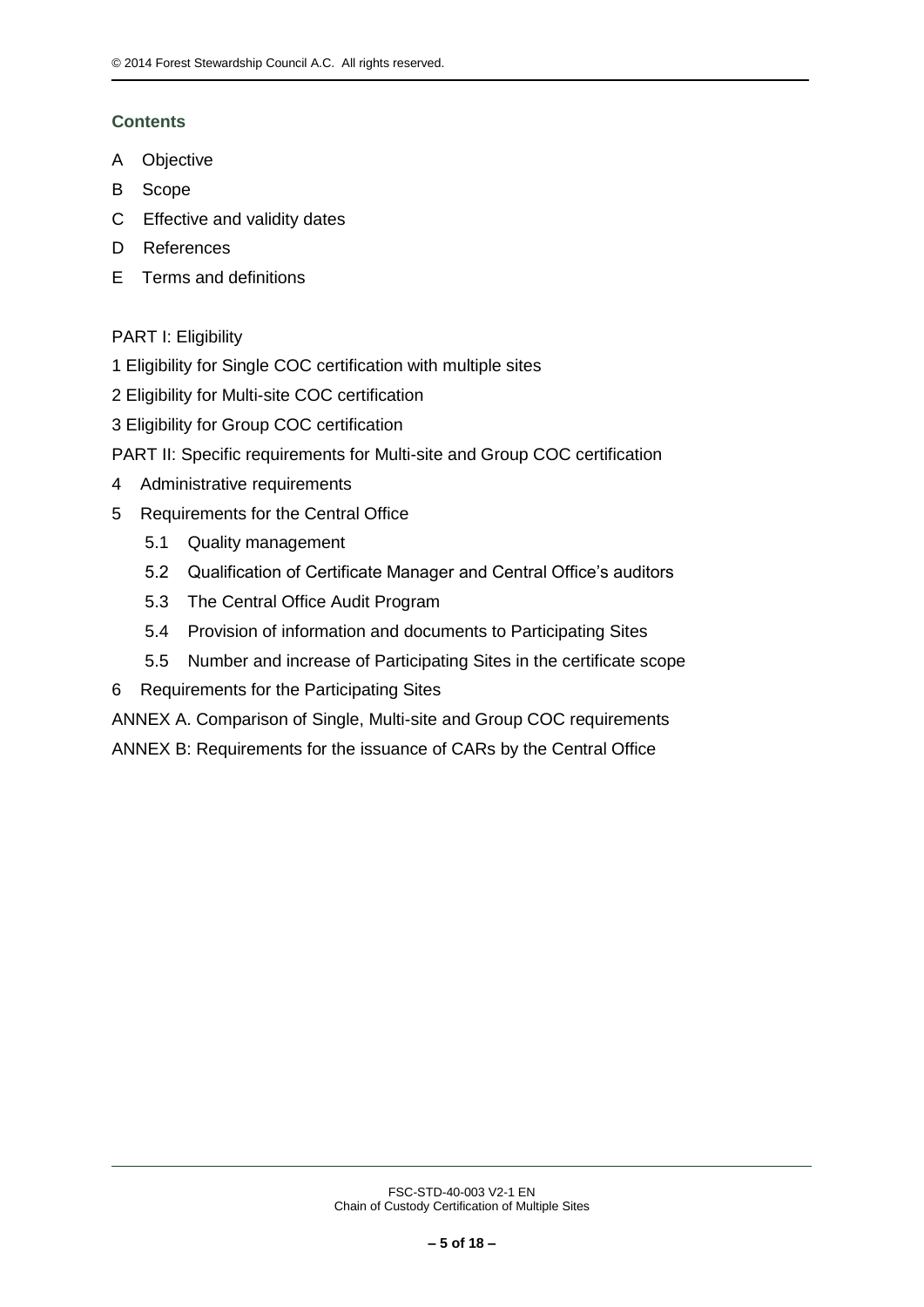## **A Objective**

The objective of this document is to provide the conditions and requirements for the establishment and management of Chain of Custody certificate with multiple sites.

## **B Scope**

The requirements in this document shall be implemented by FSC Chain of Custody operations that want to include multiple sites under the scope of one certificate. All aspects of this document are considered to be normative, including the scope, standard effective date, references, terms and definitions, tables and annexes, unless otherwise stated.

## **C Effective and validity dates**

Approval date 03 July 2014, amended on 18 November 2014 Publication date 18 November 2014 Effective date 01 January 2015 Period of validity until 31 December 2019 (or until replaced or withdrawn)

## **D References**

The following documents, in whole or in part, are normatively referenced in this document and are relevant for its application. For undated references, the latest edition of the referenced document (including any amendments) applies.

*FSC-STD-40-004 FSC Standard for Chain of Custody Certification IAF MD 1:2007 IAF Mandatory Document for the Certification of Multiple Sites Based on Sampling* 

*FSC-PRO-40-003 Development of National Group Chain of Custody Eligibility Criteria*

FSC normative documents superseded and replaced by this standard:

*FSC-POL-40-002 (2004) Group Chain of Custody (COC) Certification: FSC Guidelines for Certification Bodies*

*FSC-STD-40-003 V1-0 Standard for Multi-site certification of Chain of Custody operations FSC-ADV-40-018 V1-0 EN Scope and applicability of FSC-STD-40-003*

#### **E Terms and definitions**

For the purposes of this international standard, the terms and definitions given in *FSC-STD-01-002 FSC Glossary of Terms*, *FSC-STD-40-004 FSC Standard for Chain of Custody Certification* and the following apply:

**ASI:** Acronym of Accreditation Services International (ASI), the organization responsible for FSC accreditation.

**Central Office:** The identified central function (e.g. office, department, person) of a Multi-site or Group COC, that holds ultimate management responsibility for maintaining the certification contract with the certification body, for being responsible for upholding the Chain of Custody system and for ensuring that the requirements of relevant Chain of Custody certification standard(s) are met at the Participating Sites.

**Central Office Audit Program:** Monitoring of the Participating Sites by the Central Office to verify that all the requirements of certification (including the relevant certification standards and any other requirements of the certification body and Central Office) are fully implemented at the Participating Sites.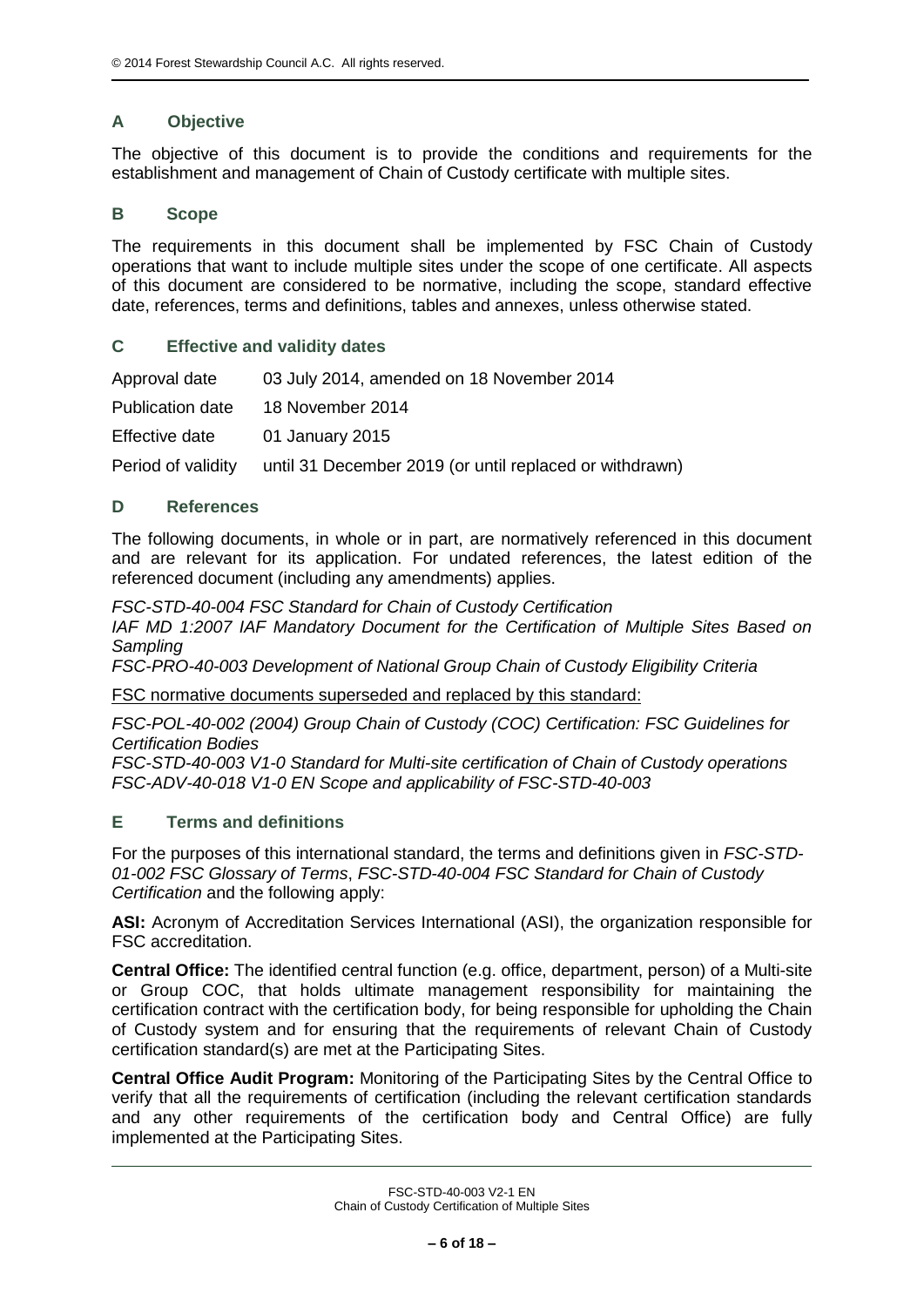**Certificate Manager:** The main party responsible for the management of a Multi-site or Group COC certificate with legal or management authority, knowledge and technical support necessary to implement the responsibilities specified in this standard, and to manage the number of Participating Sites under the scope of the certificate.

**Common Ownership:** Ownership structure where all sites under the scope of the Chain of Custody certificate are owned by the same Organization. Ownership means at least 51% of ownership interest over the sites.

**FSC Trademark License Code:** Identification code issued to Organizations that have signed the FSC Trademark License Agreement. It is used to identify The Organization in the FSC license holder database and must accompany any use of the FSC trademarks.

**Participating Site:** Site included in the scope of a Multi-site or Group COC certificate. Subcontractors that are used within the terms of outsourcing agreements are not considered Participating Sites.

**Site:** A single functional unit of an Organization situated at one physical location, which is geographically distinct from other units of the same Organization. An Organization's units with distinct physical locations may, however, be regarded as parts of a site if they are an extension of it with no purchasing, processing, or sales functions of their own (e.g. a remote stockholding). A site can never include more than one legal entity. Subcontractors that are used within the terms of outsourcing agreements (e.g. outsourced warehouse) are not considered sites.

NOTE: Typical examples for sites are processing or trading facilities such as manufacturing sites, sales offices, or company-owned warehouses.

**Surveillance:** Systematic iteration of conformity assessment activities carried out by FSCaccredited certification bodies as a basis for maintaining FSC certification.

**Suspension:** Temporary invalidation of FSC certification for all or part of the specified scope of attestation.

**The Organization:** The person or entity holding or applying for certification and therefore responsible for demonstrating conformance to the applicable requirements upon which FSC certification is based.

**Total Annual Turnover:** Total revenue of an Organization derived from the provision of goods and services, less trade discounts, VAT, and any other taxes based on this revenue. In the context of Group COC certification, turnover refers to the total annual revenue (gross annual sales) from all goods and services of an Organization, not just certified forest-based products (wood and non-timber forest products). The annual turnover refers to the most recently completed fiscal year.

**Withdrawal:** Revocation or cancellation of FSC certification.

## **Verbal forms for the expression of provisions**

[Adapted from *ISO/IEC Directives Part 2: Rules for the structure and drafting of International Standards*]

"*shall*": indicates requirements strictly to be followed in order to conform to the standard.

"*should*": indicates that among several possibilities one is recommended as particularly suitable, without mentioning or excluding others, or that a certain course of action is preferred but not necessarily required.

"*may*": indicates a course of action permissible within the limits of the document.

"*can*": is used for statements of possibility and capability, whether material, physical, or causal.

> FSC-STD-40-003 V2-1 EN Chain of Custody Certification of Multiple Sites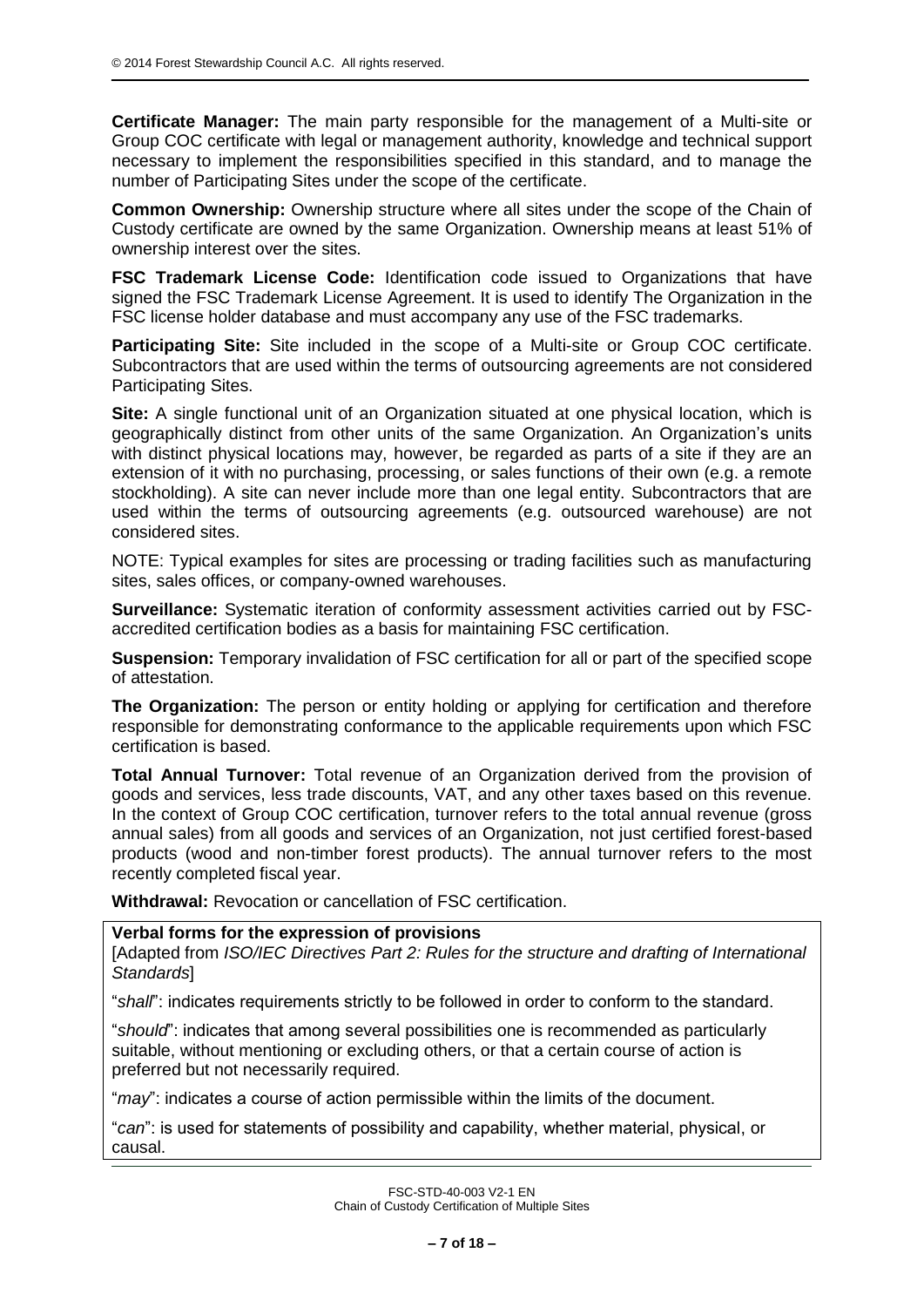## **PART I ELIGIBILITY**

## **1 Eligibility for Single COC certification with multiple sites**

- 1.1 Multiple sites may be included in the scope of a Single COC certificate if they conform to all of the following eligibility criteria:
	- a) One site under the scope of the Single COC certificate is:
		- i. Acting as the certificate holder;
		- ii. Responsible for invoicing of certified and non-certified materials or products covered by the scope of the certificate to external clients;
		- iii. Controlling the use of the FSC Trademarks.
	- b) All sites under the scope of the Single COC certificate are:
		- iv. Operating under a common ownership structure;
		- v. Managed under direct control of the certificate holder;
		- vi. In an exclusive business relationship with each other for the output materials or products covered by the scope of the certificate;
		- vii. Located in the same country.

NOTE: In this scenario, all applicable certification requirements as defined in FSC-STD-40-004 shall be evaluated by the certification body at all sites included in the scope of the certificate within each audit (no sampling applies). The requirements specified in Part II of FSC-STD-40-003 are not applicable to Single COC certificates with multiple sites.

## **2 Eligibility for Multi-site COC certification**

- 2.1 Multiple sites or legal entities may be included in the scope of a Multi-site COC certificate if:
	- a) All Participating Sites and The Organization that holds the certificate are linked through common ownership, or
	- b) All Participating Sites:
		- i. Have a legal and/or contractual relationship with The Organization; and
		- ii. Are subject to a centrally administered and controlled management system established by The Organization that has authority and responsibilities beyond those related solely to certification, including at least one of the following elements:
			- Centralized purchase or sales function:
			- Common operational procedures (e.g. same production methods, same product specifications, integrated management software);
			- Operating under the same brand name (e.g. franchise, retailer).
- 2.2 The following Organizations are not eligible for Multi-site COC certification:
	- a) Organizations that don't have authority over the creation of companies (i.e. establishing new legal entities within The Organization that may join the certificate as Participating Sites);
	- b) Organizations that don't have authority over the admission or removal of Participating Sites from the certificate scope;
	- c) Associations or Organizations established to promote the goods or services of their members;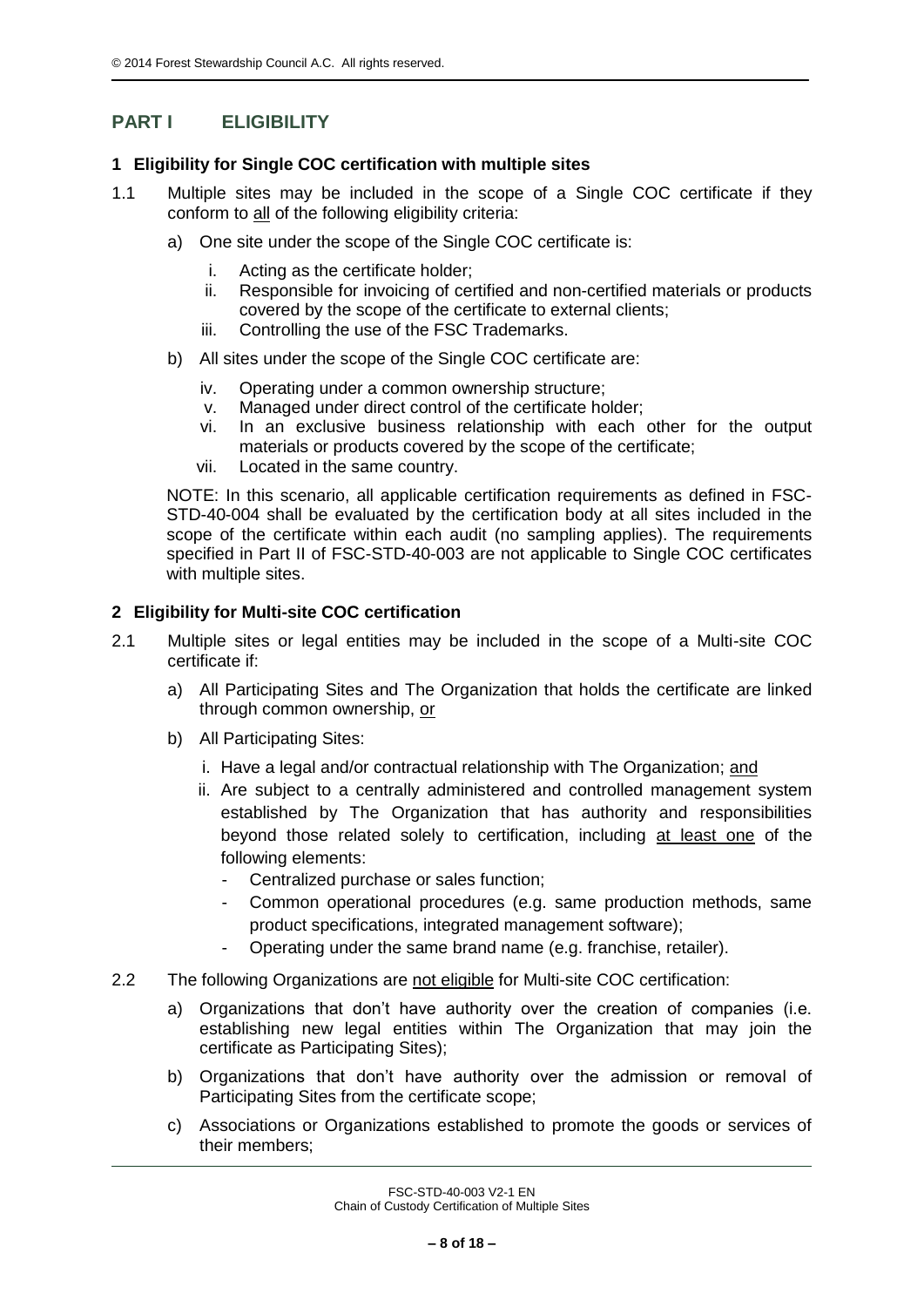d) Non-profit Organizations that have for-profit members.

NOTE: Multi-site COC certificates are evaluated by the certification body based on a defined sampling methodology as specified in FSC-STD-20-011.

## **3 Eligibility for Group COC certification**

- 3.1 Groups of independent "small" enterprises (Participating Sites) are eligible to be included in the scope of a Group COC certificate if they conform to the following eligibility criteria:
	- a) Each Participating Site shall qualify as "small" as defined by:
		- i) No more than 15 employees (full time equivalent); or
		- ii) No more than 25 employees (full time equivalent) and a maximum total annual turnover of US\$ 1,000,000.
	- b) All Participating Sites shall be located in the same country as The Organization that holds the certificate.

NOTE: FSC-PRO-40-003 authorizes FSC National Offices to define nationally specific eligibility criteria for COC Group certification. National eligibility criteria approved by FSC supersede the ones in Clause 3.1 a) above and are published on the FSC website (in FSC-PRO-40-003a).

NOTE: Group COC certificates are evaluated by the certification body based on a defined sampling methodology as specified in FSC-STD-20-011.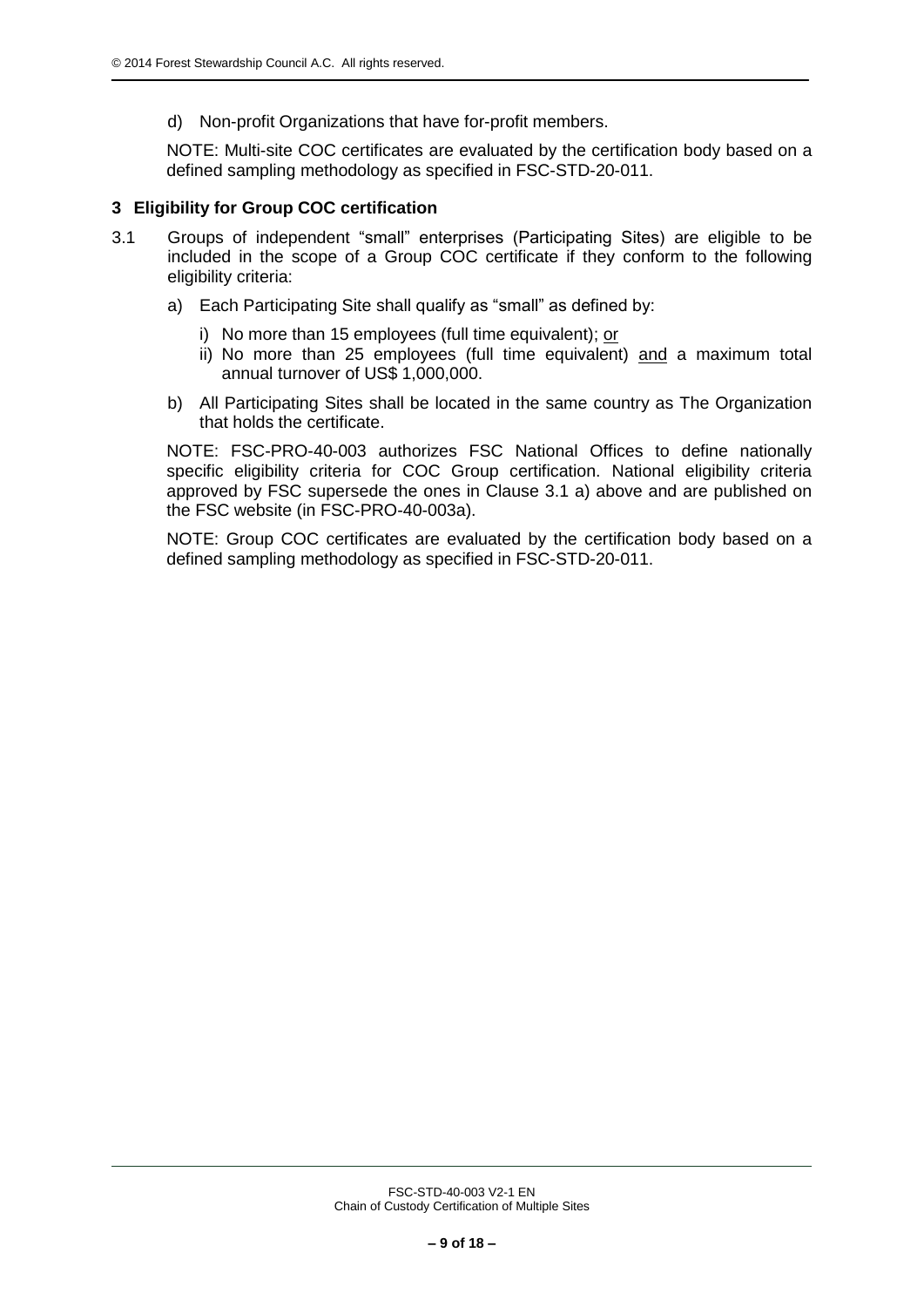## **PART II Specific requirements for Multi-site and Group COC certification**

## **4 Administrative requirements**

- 4.1 The Multi-site or Group COC certificate shall be administered by a Central Office, which shall be, or act on behalf of, The Organization holding the certificate.
- 4.2 The Central Office shall be responsible for ensuring that all applicable certification requirements are met by all Participating Sites under the scope of the certificate. The Central Office shall demonstrate its management system's capacity, as well as technical and human resources, to manage continuously and effectively the number of Participating Sites under the scope of the certificate.
- 4.3 Where the Participating Sites are not linked through common ownership, a 'consent form' or a contract shall be signed by each Participating Site. This document shall include the following:
	- a) Acknowledgement and agreement to the general obligations and responsibilities for participation in the Multi-site or Group COC certificate, as stipulated in this standard, the certification contract, and the documented procedures of the Central Office;
	- b) Agreement to conform to all applicable FSC certification requirements and the documented contractual obligations, corrective action requests, and procedures of the Central Office;
	- c) Authorization of the Central Office to apply for and administer the FSC Chain of Custody certification on behalf of the Participating Site;
	- d) Acknowledgement of mutual responsibility for the maintenance of the certificate, where nonconformities identified at the level of the Participating Sites or the Central Office may result in corrective action requests, certificate suspension, and/or certificate withdrawal.

NOTE: Five (5) or more Major Corrective Action Requests (CARs) issued to the Central Office by the certification body will result in suspension of the entire certificate. Five or more Major CARs issued to a Participating Site by the certification body will result in suspension of that particular Participating Site, but it will not necessarily result in the suspension of the entire certificate. Nonconformities identified at the level of a Participating Site level may result in nonconformities at the Central Office when the nonconformities are determined to be the result of the Central Office's performance (e.g. where identical CARs are issued to several Participating Sites, the CAR may be a result of ineffective training or support by the Central Office).

- 4.4 An Organization may hold a certificate for less than 100% of their associated sites. It is also acceptable that a Central Office holds more than one certificate. In both cases, clear procedures shall exist for ensuring that only the Participating Sites (sites included in the respective FSC certificate) claim their products as FSC certified and use the FSC trademarks.
- 4.5 All Participating Sites shall be subject to the Central Office Audit Program, unless the certification body is auditing all Participating Sites (100% audit sampling) during each evaluation (main evaluation, surveillance evaluation, re-evaluation).

NOTE: The certification body conducts an initial assessment and annual surveillance audits of the Central Office as well as of a sample of the Participating Sites. The Central Office is exempt from implementing an annual Audit Program if the certification body conducts annual audits of all Participating Sites (100% audit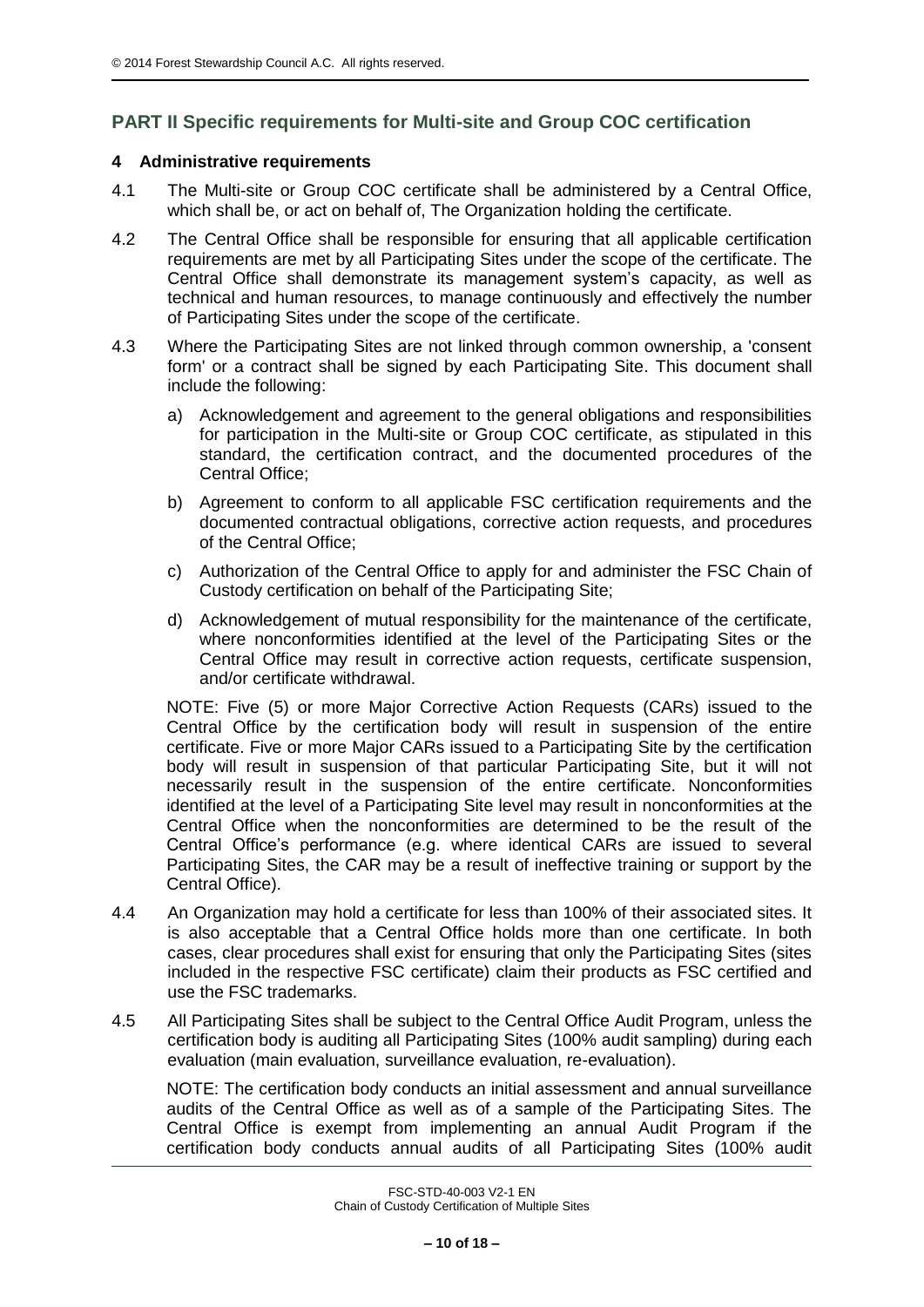sampling). However, an annual surveillance audit of the Central Office by the certification body will always be conducted.

4.6 A Participating Site can also act as the Central Office. In this case, this Participating Site is not required to be included in the Central Office Audit Program, but it shall be annually audited by the certification body for verification of conformance to all applicable certification requirements.

## **5 Requirements for the Central Office**

## **5.1 Quality management**

#### **Responsibilities**

5.1.1 The Central Office shall assign a Certificate Manager with legal or management authority and technical support necessary to implement the responsibilities specified in this standard and manage the number of Participating Sites.

#### Documented Procedures

5.1.2 The Central Office shall develop, implement, and maintain documented procedures covering the applicable requirements of this standard, including procedures for inclusion and removal of Participating Sites, and procedures describing the measures against leakage of products from non-certified associated sites into certified product lines of Participating Sites.

## **Training**

5.1.3 The Central Office shall ensure that a training program for Participating Sites is established, implemented, and maintained that enables them to meet the requirements of the relevant Chain of Custody certification standards.

#### Records

- 5.1.4 The Central Office shall keep and maintain up-to-date records of all Participating Sites under the scope of the certificate, including:
	- a) A list of all Participating Sites, including:
		- i. Contact information (name, phone number, email address, physical address);
		- ii. Appointed Participating Site's COC representative;
		- iii. Date of entry into the Multi-site or Group COC certificate;
		- iv. Date of withdrawal from the scope of the certificate;
		- v. The certificate sub-code assigned;
		- vi. The site activity (e.g. primary processor, secondary processor, trader, printer, retailer);
	- vii. Indication if the Participating Site implements Controlled Wood verification program, Supplier verification program for reclaimed materials and/or high risk outsourcing (according to criteria specified in FSC-STD-20-011);
	- viii. Indication if the Participating Site has signed a declaration stating that no material has been FSC labeled, sourced as controlled material, or sold as FSC certified or FSC Controlled Wood since the last Central Office's audit (according to clause 5.3.2 b).
	- b) Where applicable (as required in Clause 4.3), the signed 'consent form' or contract of each Participating Site;
	- c) Records demonstrating the scope of COC certification for each Participating Site;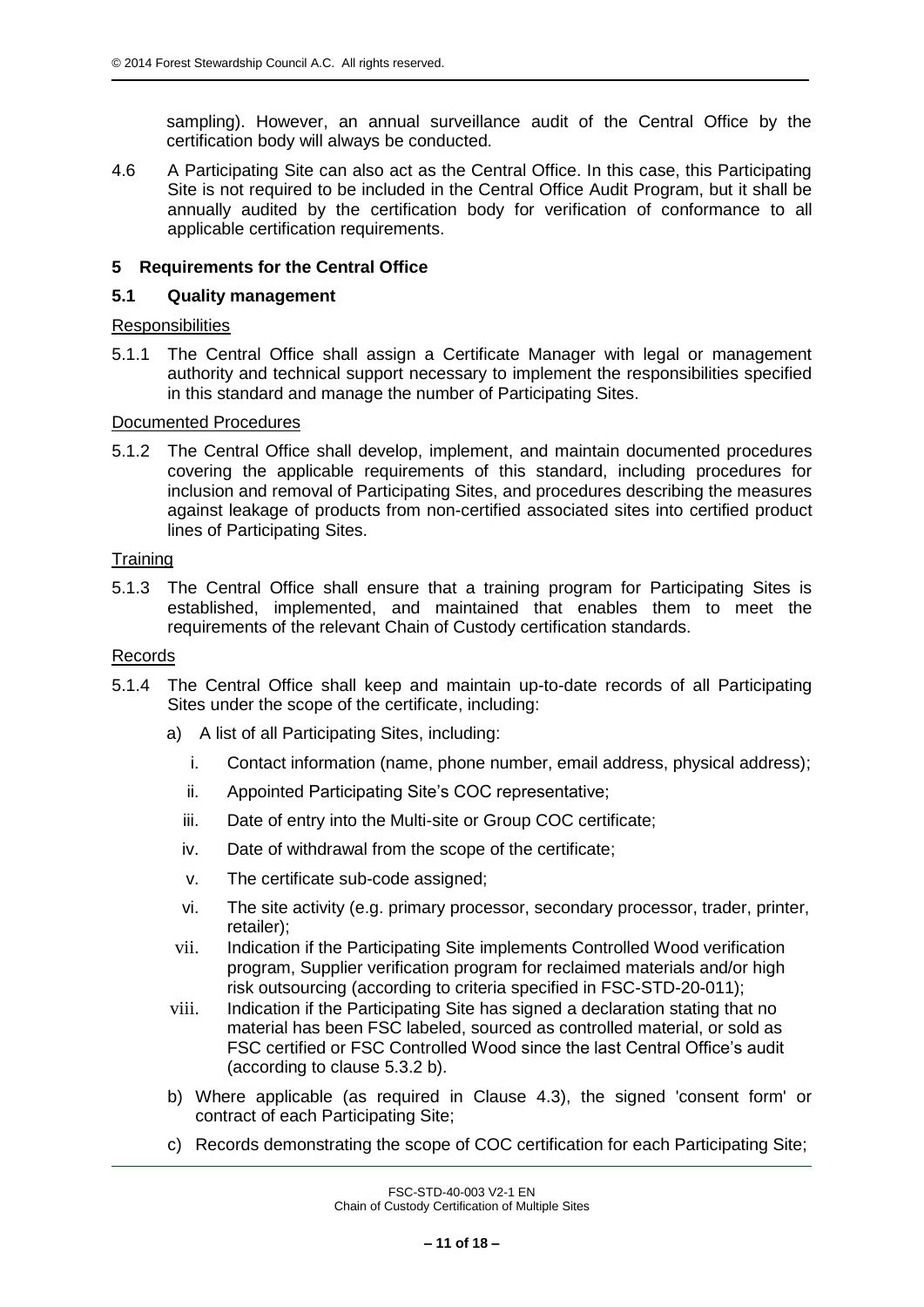- d) Records of all Central Office's audits, nonconformities identified in such audits, actions taken to correct them, and the Central Office's annual review of its audit program and procedures (according to Clause 5.3.8);
- e) Training provided by, or on behalf of, the Central Office, and of participation therein;
- f) A list of the Central Office's auditors and their qualifications.
- 5.1.5 The records shall be archived for at least five (5) years and shall be made available to the certification body on request.

## **5.2 Qualification of Certificate Manager and Central Office's auditors**

- 5.2.1 The Central Office shall assign a Certificate Manager with professional experience, knowledge and competence to manage the certificate and implement the requirements of the applicable FSC standards.
- 5.2.2 The selection of Central Office's auditors shall include the following:
	- a) The auditor shall have the professional experience and demonstrated ability to evaluate all aspects of the applicable FSC Chain of Custody standards according to the scale and complexity of the Participating Site being assessed;
	- b) The auditor shall be fluent in the language used at the Participating Site or be accompanied by a translator;
	- c) The auditor shall be objective and impartial. Auditors shall not audit activities for which they are responsible to oversee or participate in or for which they have any other conflict of interest.

NOTE: Training activities provided by the Central Office do not constitute conflict of interest.

- 5.2.3 The Central Office shall ensure that the Central Office's auditors are trained to audit Participating Sites against the latest version of all FSC Policies and Standards applicable to the scope of the certificate and any applicable Central Office procedures.
- 5.2.4 For certificates with more than 20 Participating Sites and where the Participating Sites are not linked through common ownership, the Central Office's auditors shall be in possession of a formal ISO 9001, ISO 14001 or OHSAS 18001 lead auditor certificate achieved through a recognized<sup>1</sup> accredited training course.

#### **5.3 The Central Office Audit Program**

1

- 5.3.1 The Central Office shall carry out an initial audit of each applicant to ensure that they conform to all applicable requirements of the Chain of Custody certification standard(s) and any additional requirements established by the Central Office prior to their inclusion as a Participating Site in the scope of the certificate.
- 5.3.2 The Central Office shall conduct at least one audit annually of each Participating Site to evaluate the continued conformity to all applicable requirements of the Chain of Custody certification standard(s) and any additional requirements established by the Central Office. The Central Office may opt to waive its annual audit for Participating Sites that:
	- a) Have already been audited by the certification body in the same calendar year, and/or

<sup>1</sup> Refers to course certificates accepted by auditor registration schemes such as IRCA and RABQSA.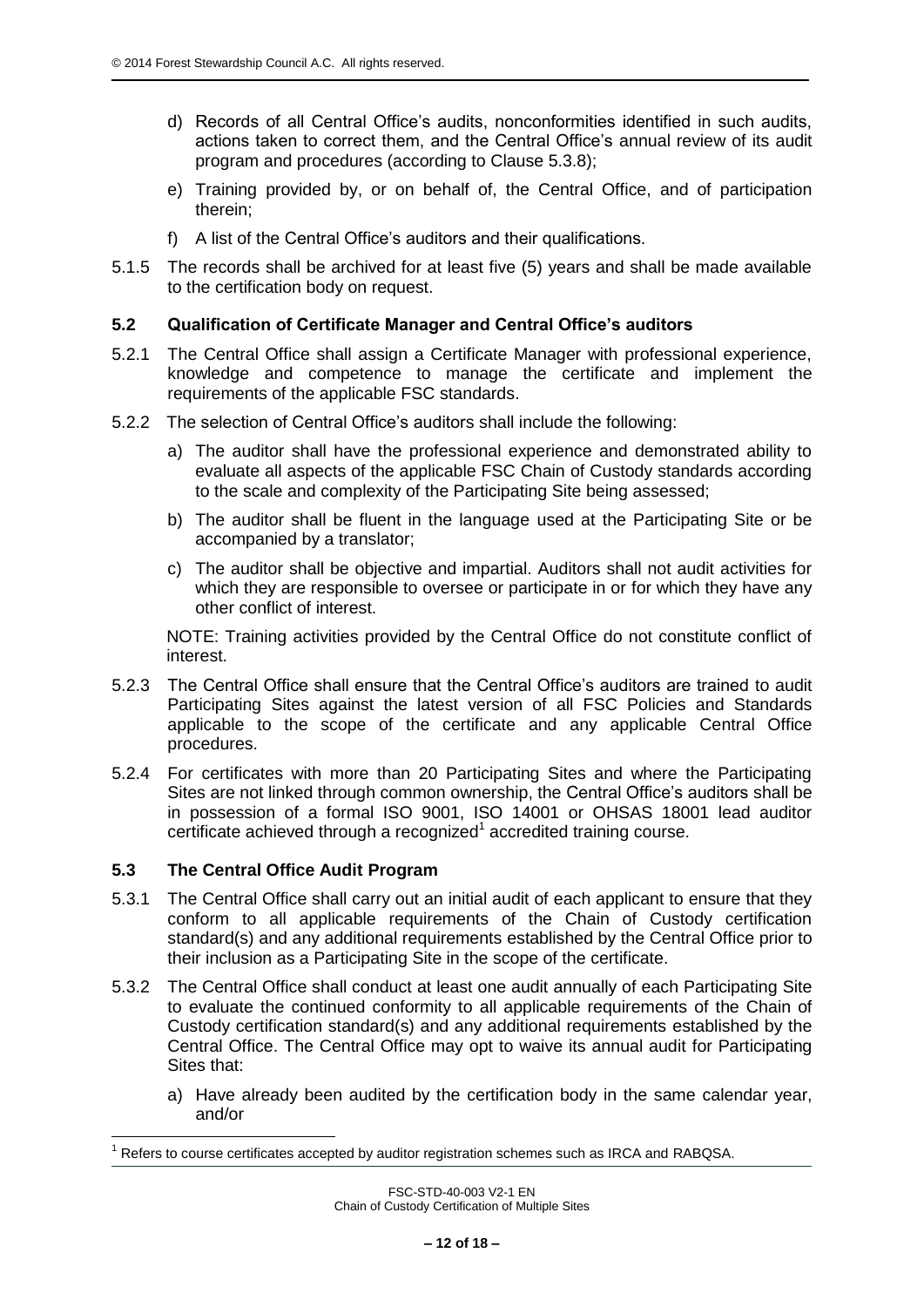- b) Sign a declaration stating that no material has been FSC labeled, sourced as controlled material, or sold as FSC certified or FSC Controlled Wood since the last Central Office's audit. In that case, at the next audit the Central Office shall review the records back to the previous Central Office's audit to confirm the certification inactivity during the period.
- 5.3.3 The Central Office shall not waive more than two consecutive annual audits for each Participating Site.
- 5.3.4 For certificates where all Participating Sites are linked through common ownership, the Central Office's annual audits may be performed by internal auditors from Participating Sites meeting the requirements specified for Central Office's auditors.
- 5.3.5 The Central Office may perform desk audits (remote audits) for Participating Sites that are:
	- a) Trading in finished and labelled products (e.g. retailers);
	- b) Trading products without taking physical possession of products (e.g. traders);
	- c) Exclusively handling certified products made of a single input material (e.g. the whole site production is FSC 100%).
- 5.3.6 The Central Office shall have the formal authority to issue Corrective Action Requests (CARs) to the Participating Sites and to enforce implementation, according to the requirements specified in Annex B.
- 5.3.7 The Central Office shall document each Participating Site's audit in a report covering at minimum the following information:
	- d) Participating Site details (sufficient to identify the site);
	- e) Checklist covering the certification requirements applicable to the Participating Site, providing a systematic presentation of findings and demonstrating conformity or nonconformity to each requirement;
	- f) Status of CARs issued by the certification body and/or by the Central Office, including CARs issued during the previous audit and current audit;
	- g) Verification of FSC material balance for each Participating Site in accordance with the requirements of FSC-STD-40-004;
	- h) Summary of audit conclusions, including the decision on whether or not the site is eligible to be included or remain in the scope of the certificate.
- 5.3.8 The Central Office shall conduct an annual review of its audit program and procedures. The results of all audits shall be included in the review in order to address any necessary changes or identified issues.

## **5.4 Provision of information and documents to Participating Sites**

- 5.4.1 The Central Office shall provide each Participating Site with documentation, specifying the relevant terms and conditions of participation and certification. The documentation shall include:
	- a) Copies of the applicable Chain of Custody standard(s);
	- b) Copies of the documented procedure(s) of the Central Office;
	- c) Explanation of the certification body's and ASI's rights to access the Participating Site for the purposes of external evaluation and control (including unannounced audits);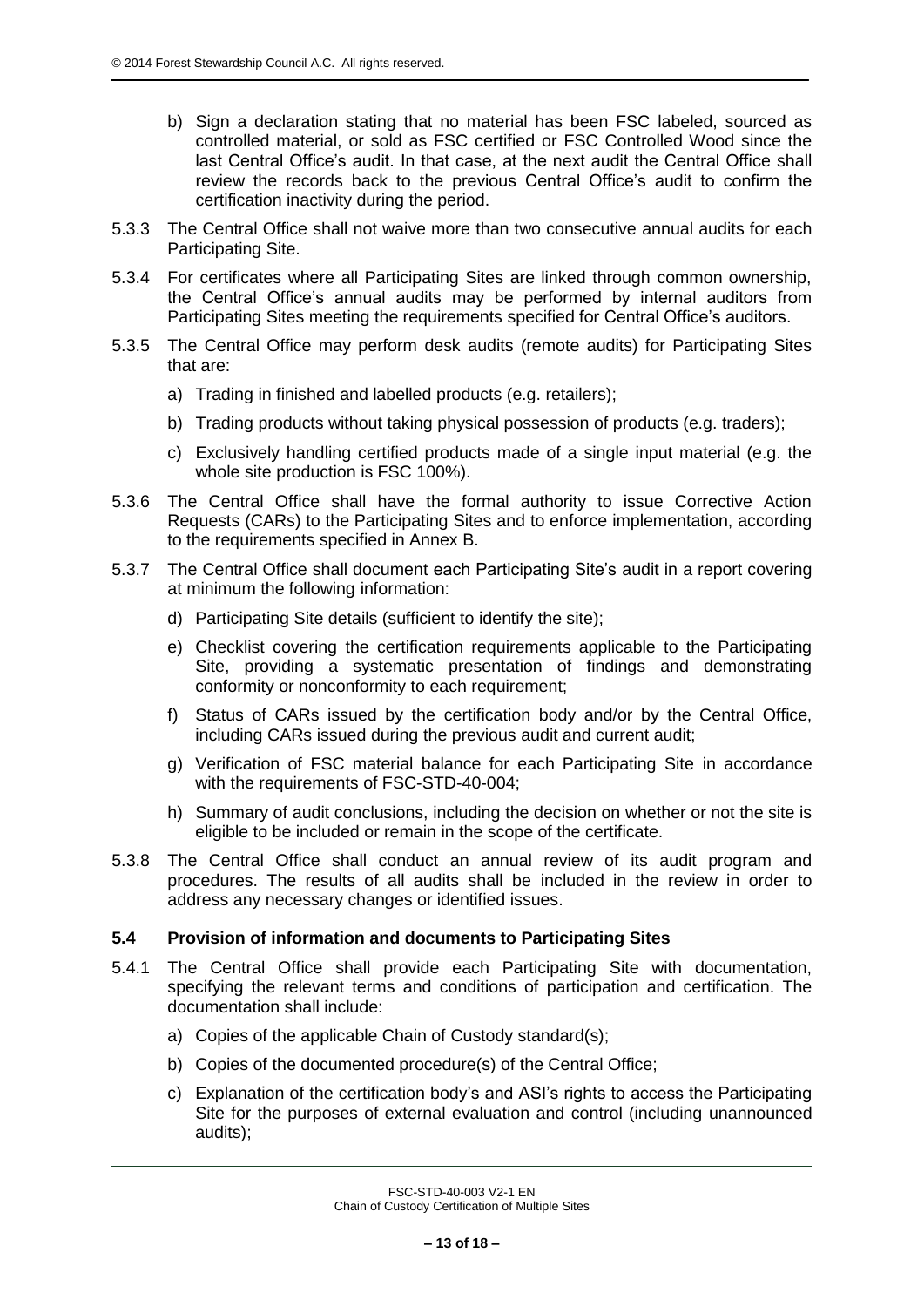- d) Explanation of the certification body's, ASI's, and FSC's requirements with respect to collecting and publishing information;
- e) Explanation of any obligations with respect to participation in the certificate, such as:
	- i. Use of controls for tracking FSC-certified materials or products;
	- ii. Requirement to correct nonconformities issued by the certification body or the Central Office within their established timelines;
	- iii. Requirements related to marketing or sales of products covered by the scope of the certificate;
	- iv. Proper use of the assigned certificate sub-code and FSC trademark license code.

## **5.5 Number and increase of Participating Sites in the certificate scope**

- 5.5.1 Group COC certificates are limited to a maximum number of 500 Participating Sites.
- 5.5.2 The Central Office may add new Participating Sites to the certificate scope at any time within the annual growth limit approved by its certification body.

NOTE: At each evaluation, the certification body will evaluate the ability of the Central Office to manage the number of Participating Sites in the certificate and approve an annual growth rate up to a limit of 100% based on the number of Participating Sites at the time of the evaluation. Where a certificate has 20 (twenty) or fewer Participating Sites at the time of the main evaluation, the certification body may approve a growth rate higher than 100%, based on the demonstrated capacity of the Central Office to manage a higher number of Participating Sites.

5.5.3 If the number of Participating Sites is going to exceed the approved growth limit, new sites can only be added to the certificate after the certification body has done an audit of the Central Office and a sample of the new sites.

NOTE: In the audit for inclusion of new Participating Sites, the certification body will establish a new growth limit for the period between the date of the expansion of scope audit and the next certification body's surveillance audit.

5.5.4 New Participating Sites added within the growth limit shall be considered certified after its publication in the FSC database of registered certificates. The Central Office shall submit the audit report for each applicant site to the certification body together with the request to include the new Participating Site(s) to the FSC database.

NOTE: Certification bodies are not required to revise and approve the Central Office's audit reports.

- 5.5.5 Multi-site and Group COC certificates without a Central Office Audit Program (see Clause 4.5 above) can only add new Participating Sites to the scope of the certificate after they have been audited and approved by the certification body.
- 5.5.6 If a Participating Site in a "Group COC certificate" ceases to conform to the eligibility criteria due to an increase in employees or turnover (see Clause 3.1), its participation in the Group shall become 'transitional'. Participating Sites shall re-consider their eligibility for Group certification twelve (12) months after the beginning of the transitional status. If they still do not conform to the eligibility criteria at that time, they shall be removed from the Group within a period of three (3) months.
- 5.5.7 When a Participating Site leaves the certificate, the Central Office shall inform the certification body in writing within three (3) working days.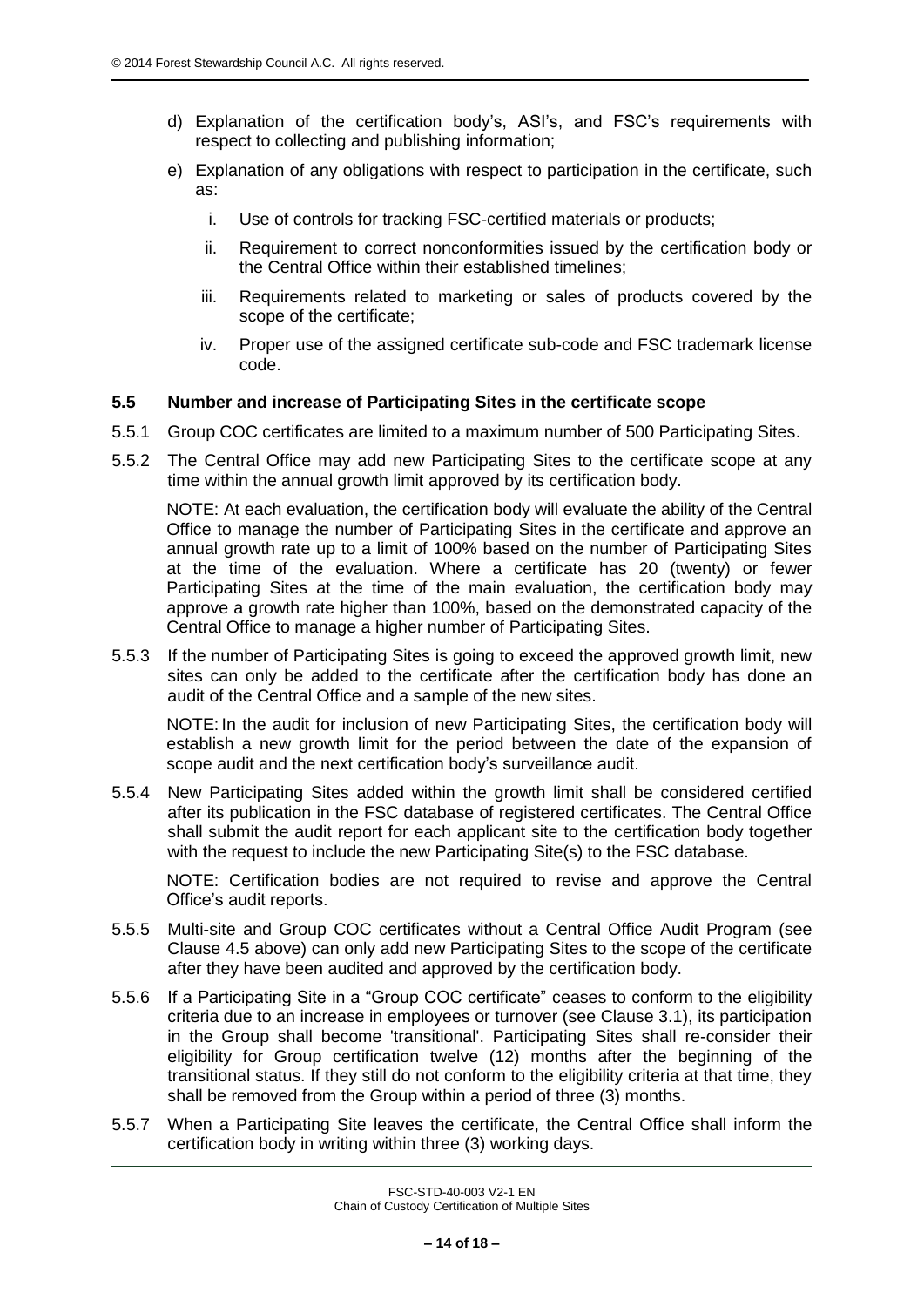## **6 Requirements for the Participating Sites**

- 6.1 Each Participating Site shall be responsible for:
	- a) Assigning a representative who has legal or managerial authority to be responsible for ensuring the implementation of and adherence to all applicable procedures necessary for conformance to the relevant FSC certification requirements and Central Office procedures, including any outsourced activities; this representative shall be the contact for the Central Office;
	- b) Conforming to all applicable FSC Chain of Custody certification requirements;
	- c) Conforming to all applicable participation requirements as specified by the Central Office;
	- d) Responding effectively to all requests from the Central Office and/or the certification body;
	- e) Informing the Central Office of all changes in ownership, staff, procedures, or processes that may affect conformance to certification or participation requirements;
	- f) Providing full cooperation and assistance with respect to the satisfactory completion of audits performed by the Central Office, the certification body, or ASI;
	- g) Ensuring that all CARs issued by the Central Office or the certification body are addressed within their established timelines.
- 6.2 For sale of FSC-certified products, Participating Sites may use their assigned subcode on sales documentation.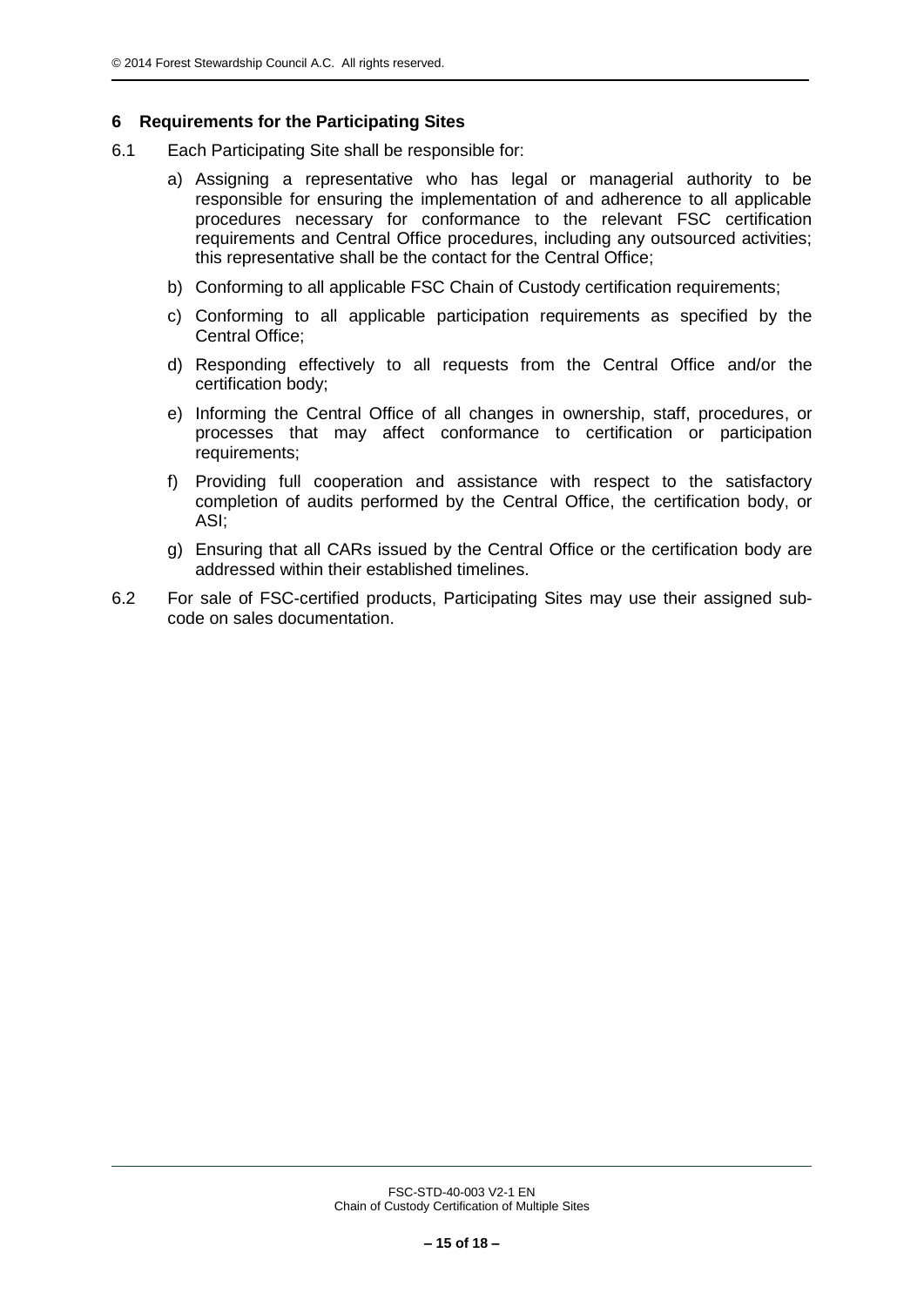## **ANNEX A. Comparison of Single, Multi-site and Group COC requirements.**

| Item                                                                                                                        | <b>Single</b>                                                                                                                 | <b>Multi-site</b>                                                                                                                                                                                                        | <b>Group</b>                                                                                                                                                                                                             |
|-----------------------------------------------------------------------------------------------------------------------------|-------------------------------------------------------------------------------------------------------------------------------|--------------------------------------------------------------------------------------------------------------------------------------------------------------------------------------------------------------------------|--------------------------------------------------------------------------------------------------------------------------------------------------------------------------------------------------------------------------|
| All sites shall operate<br>under a common<br>ownership structure                                                            | Yes                                                                                                                           | Not necessarily.<br>Common ownership<br>is applicable under<br>the scenario as<br>specified in Clause<br>2.1. a)                                                                                                         | <b>No</b>                                                                                                                                                                                                                |
| Sites can invoice<br><b>FSC</b> products<br>independently                                                                   | No. Only one site<br>under the scope of<br>the certificate is<br>allowed to invoice<br>FSC products to<br>customers           | Yes                                                                                                                                                                                                                      | Yes                                                                                                                                                                                                                      |
| All sites shall be<br>located in the same<br>country                                                                        | Yes                                                                                                                           | <b>No</b>                                                                                                                                                                                                                | Yes                                                                                                                                                                                                                      |
| The Organization<br>shall establish a<br>Central Office for the<br>certificate<br>administration and<br>internal monitoring | <b>No</b>                                                                                                                     | Yes                                                                                                                                                                                                                      | Yes                                                                                                                                                                                                                      |
| The certification body<br>can apply a defined<br>sampling method in<br>the evaluation                                       | No. All sites under<br>the scope of the<br>certificate shall be<br>annually audited by<br>the certification body              | Yes                                                                                                                                                                                                                      | Yes                                                                                                                                                                                                                      |
| Certificate growth                                                                                                          | The inclusion of new<br>sites under the scope<br>of the certificate is<br>subject to approval<br>by the certification<br>body | In the period<br>between audits by<br>the certification body,<br>The Organization<br>may add new sites to<br>the certificate scope.<br>The growth limits<br>established by the<br>certification body<br>shall be applied | In the period<br>between audits by<br>the certification body,<br>The Organization<br>may add new sites to<br>the certificate scope.<br>The growth limits<br>established by the<br>certification body<br>shall be applied |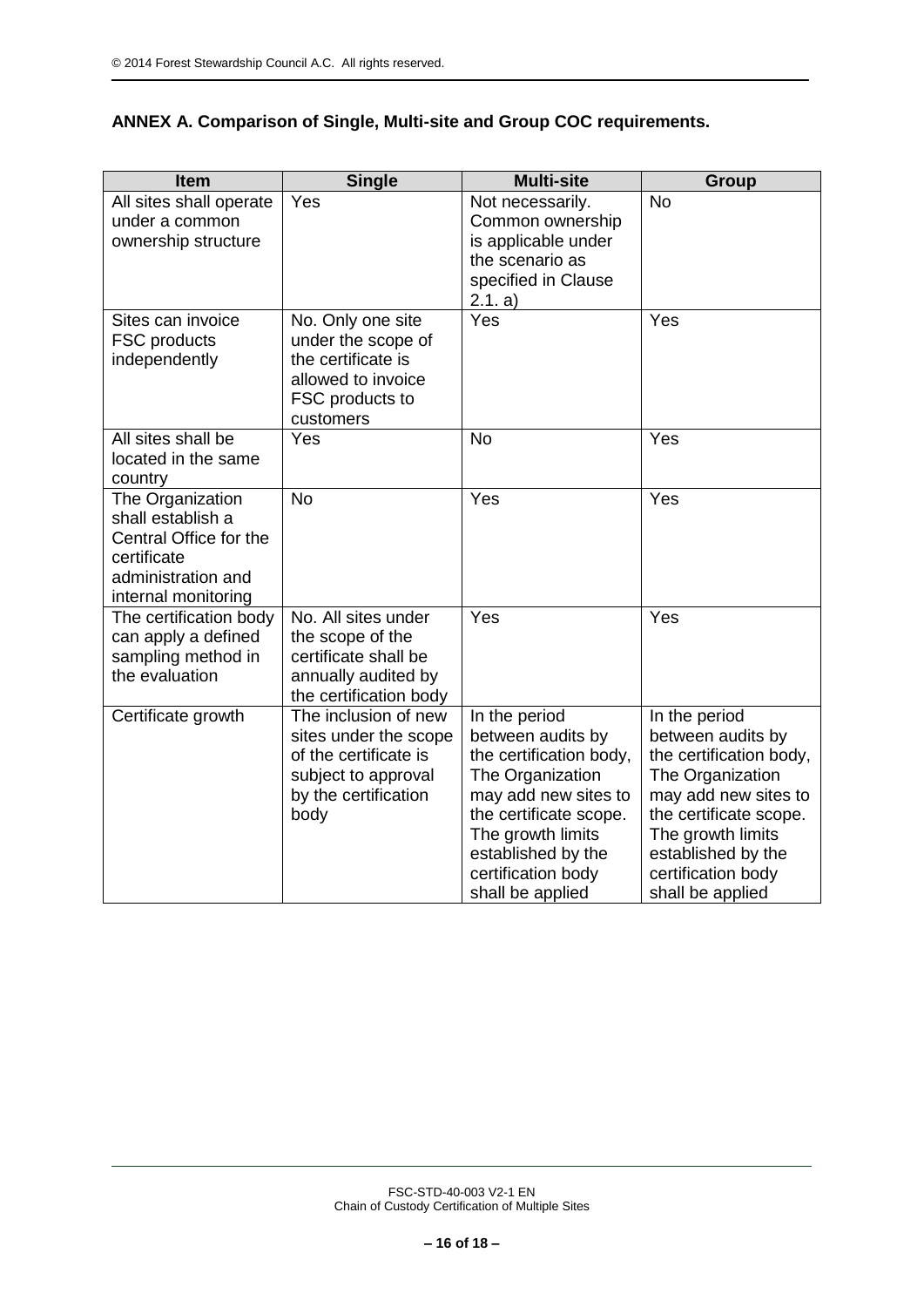## **ANNEX B: Requirements for the issuance of CARs by the Central Office**

1 The Central Office's auditor shall evaluate each identified nonconformity to determine whether it constitutes a minor or major nonconformity. Nonconformities shall lead to Corrective Action Requests (CARs) or removal of the Participating Site from the certificate.

NOTE: The Central Office's auditor may also identify the early stages of a problem which does not of itself constitute nonconformity, but which the auditor considers may lead to a future nonconformity if not addressed by the Participating Site. Such observations should be recorded in the audit report as 'observations'.

- 1.1 A nonconformity shall be considered minor if:
	- a) It is a temporary lapse; or
	- b) It is unusual/non-systematic; or
	- c) The impacts of the nonconformity are limited in their temporal and organisational scale; and
	- d) It does not result in a fundamental failure to achieve the objective of the relevant requirement.
- 1.2 A nonconformity shall be considered major if, either alone or in combination with further nonconformities, it results in, or is likely to result in a fundamental failure to achieve the objective of the relevant requirement in the Participating Site under the scope of the evaluation. Such fundamental failure shall be indicated by nonconformity(ies) which:
	- a) Continue over a long period of time; or
	- b) Are repeated or systematic<sup>2</sup>; or
	- c) Affect a wide range of the production or a large proportion of workers; or
	- d) Are not corrected or adequately addressed by the Participating Sites once it has been identified.
- 2 The Central Office's auditor shall consider the impact of a nonconformity, taking account of how it affects the integrity of the relevant supply chains for FSC-certified products and the credibility of the FSC system, when evaluating whether a nonconformity results in or is likely to result in fundamental failure to achieve the objective of the relevant requirement.
- 3 CARs shall have the following maximum timelines:

1

- a) Minor nonconformities shall be corrected within the maximum period of one (1) year or by the next annual Central Office's audit (whatever happens first);
- b) Major nonconformities shall be corrected within three (3) months.
- 4 The Central Office´s auditor shall determine whether Corrective Action Requests have been appropriately implemented within their timelines. Minor CARs that are not closed within the established timelines shall be upgraded to Major CARs. Participating Sites that do not conform to Major CARs within established timelines shall be immediately removed from the certificate scope until they are able to close the CAR.

 $^2$  The Central Office's auditor shall determine whether the number and impact of a series of minor nonconformities identified during evaluation is sufficient to demonstrate 'systematic' failure (i.e. failure of management systems). If this is the case, then the repeated instances of minor nonconformities shall constitute a major nonconformity.